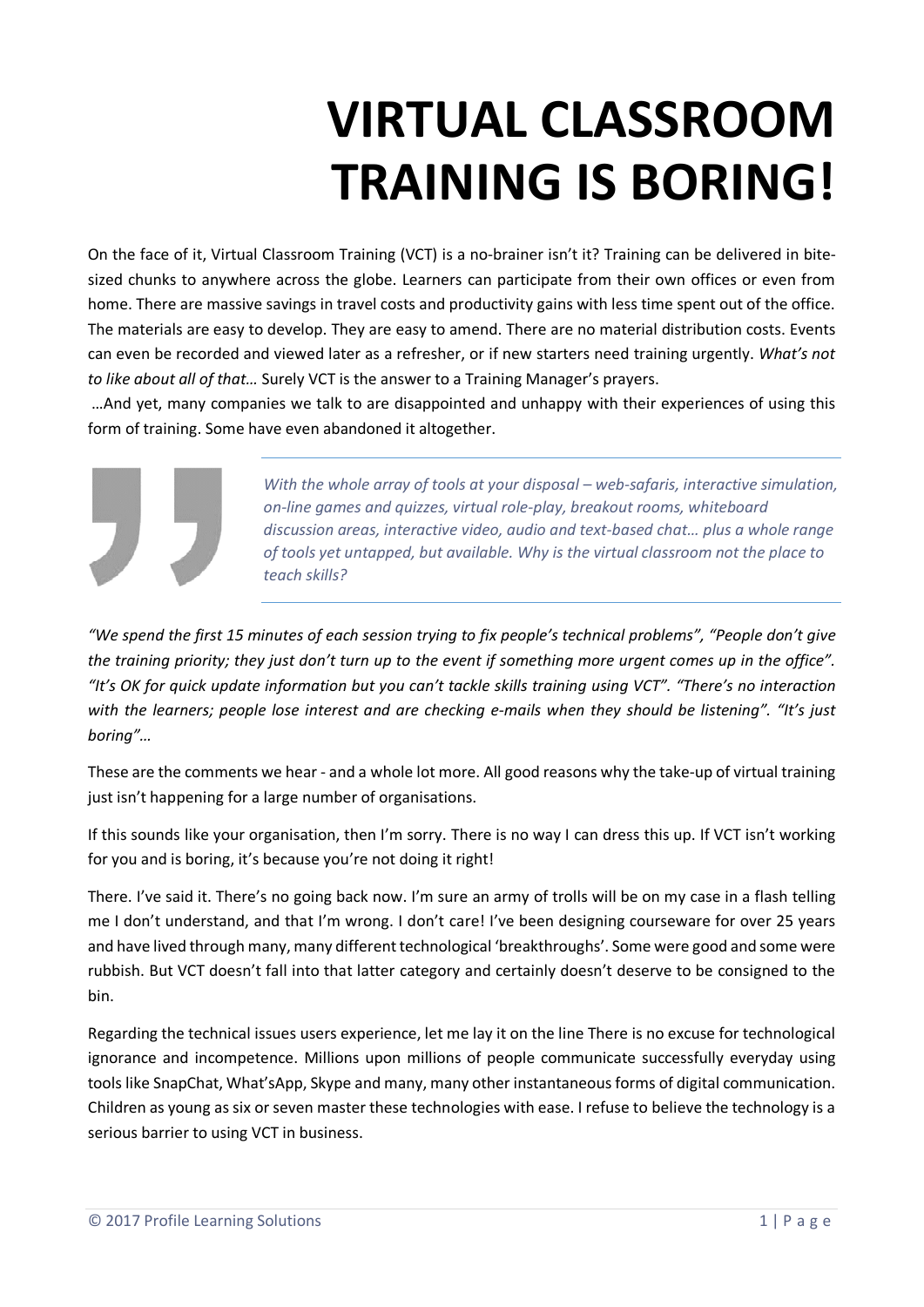The first time I used any of these on-line communication tools it was confusing – I had to be shown, I made mistakes. But many of these tools I now use all the time and they are really useful! Some of them I couldn't live without! And that's the key. Make tools useful, make people use them all the time and suddenly the technical issues disappear.



Of course, you need reasonable bandwidth if you are going to enable several audio or video channels. So if you have workers who need training and who live in the middle of desolate moorlands or swamps, then I accept you may have a legitimate issue with what I'm saying. But most organisations don't have that problem!

And let me address the issue of skills training. Adults learn best through self-directed learning, by experimentation, by the application of prior

knowledge and through gaming and play. With the whole array of tools at your disposal – web-safaris, interactive simulation, on-line games and quizzes, polling, virtual role-play, breakout rooms, whiteboard discussion areas, interactive video, audio and text-based chat… plus a whole range of tools yet untapped, but available. Why is the virtual classroom not the place to teach skills? There is, for example, absolutely no reason (other than bandwidth) why I could not have professional actors join a session in different breakout rooms and conduct two or three simultaneous role-plays in a Sales training course in exactly the same way I might do in a 'real' classroom-based event. In fact, it would be even better because I, as the facilitator, could hop in and out of the role plays much more easily.

So, let me come to the central theme of this paper. I don't know how else I can put this. VCT's are boring because we design them that way. I say 'we' because I am as guilty as any other developer. It is not unusual to start a project with the client giving me a list of facilities that cannot be used in the design – e.g. "we don't use breakout rooms because delegates don't understand them", "we don't use web-safaris because it's difficult to get everyone back", "we don't allow trainers to activate the learners' cameras because they don't all have them" and even, recently, I had one client that said "we don't use learners' microphones because for some learner's there is a voice lag that's off-putting".

Well here's the bottom line. Most trainers (I hope) wouldn't consider presenting a one-hour, one-way dialogue supported only by 30 or so PowerPoint slides and calling it 'training'. And if you wouldn't do that in the 'real' world, why on earth would that be OK in the virtual world. VCT technology has moved on. There are a huge number of exciting, engaging and compelling interactions you can design for the virtual classroom and they all work!

Here's my resolution for the remainder of 2017. If a client asks me to design another boring VCT session, and is not prepared to go with inbuilt self-directed learning, gamification and full interactive discussion, I'm going to politely, but firmly turn the contract down. I may starve in 2017 but at least I will do so with a clear conscience.